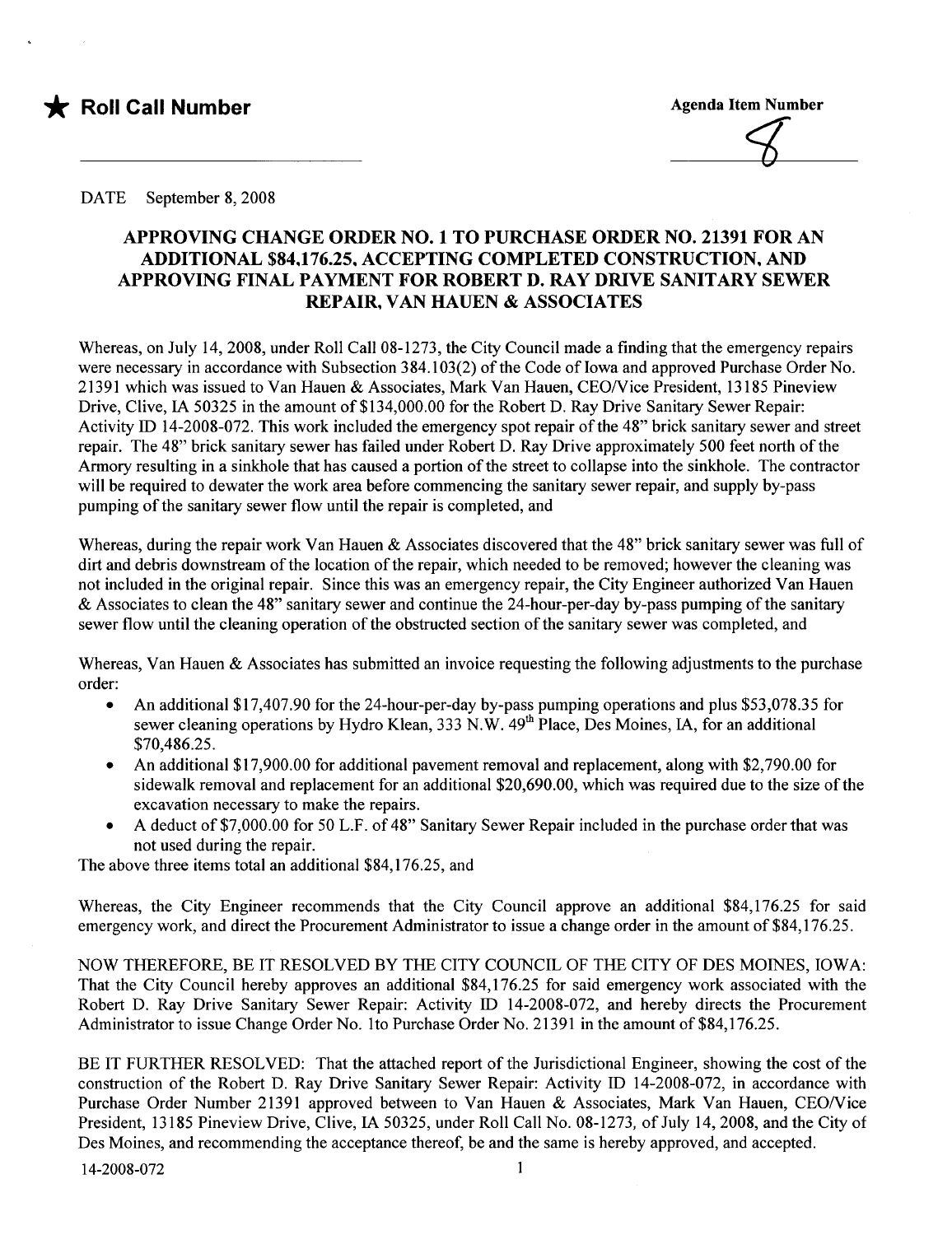

DATE September 8, 2008

BE IT FURTHER RESOLVED: That \$218,176.25 is the total cost, of which \$127,300.00 has been paid the Contractor, and \$79,967.44 is now due and is hereby approved as final partial payment for the above project, the remaining balance of \$10,908.81 is to be paid at the end of thirty days, provided no claims or liens have been filed against said contract. In the event that at the end of said thirty  $(30)$  day period, claims are on file as herein provided, the City of Des Moines shall continue to retain from said unpaid funds, a sum not less than double the total amount of all claims on fie, or the full Chapter 573 Code of Iowa retainage amount, whichever is lesser.

BE IT FURTHER RESOLVED: That the Engineering Department be and is hereby authorized and directed to notify all persons and firms with outstanding Chapter 573 claims against said project, that the project has been given final acceptance as completed by this City Council, that they have 60 days from such acceptance within which to initiate suit to collect on their claims, and that if suit is not commenced within that time, the City of Des Moines will be required to release the retainage which it is now holding.

BE IT FURTHER RESOLVED: That the Des Moines Finance Director be and is hereby authorized to release said retainage if suit is not filed as above provided.

Moved by  $\qquad$  to adopt.

FORM APPROVED:

Wathlm Innlight

Deputy City Attorney

**FUNDS AVAILABLE** 

 $\mathcal{Y}_{\mathcal{N}}$   $\in$   $\mathcal{V}_{\infty}$   $\subset$ 

Allen McKinley Des Moines Finance Director

Funding Source: 2008-2009 Operating Budget, SP854, ENG982008, OPR 178, 2008 Storms Mitigation/Recovery

| <b>COUNCIL ACTION</b> | <b>YEAS</b> | <b>NAYS</b> | <b>PASS</b> | <b>ABSENT</b>   | <b>CERTIFICATE</b>                                                                                   |
|-----------------------|-------------|-------------|-------------|-----------------|------------------------------------------------------------------------------------------------------|
| <b>COWNIE</b>         |             |             |             |                 |                                                                                                      |
| <b>COLEMAN</b>        |             |             |             |                 | I, DIANE RAUH, City Clerk of said City hereby                                                        |
| <b>HENSLEY</b>        |             |             |             |                 | certify that at a meeting of the City Council of<br>said City of Des Moines, held on the above date, |
| <b>KIERNAN</b>        |             |             |             |                 | among other proceedings the above was adopted.                                                       |
| <b>MAHAFFEY</b>       |             |             |             |                 |                                                                                                      |
| <b>MEYER</b>          |             |             |             |                 | IN WITNESS WHEREOF, I have hereunto set my<br>hand and affixed my seal the day and year first        |
| <b>VLASSIS</b>        |             |             |             |                 | above written.                                                                                       |
| <b>TOTAL</b>          |             |             |             |                 |                                                                                                      |
| <b>MOTION CARRIED</b> |             |             |             | <b>APPROVED</b> |                                                                                                      |
|                       |             |             |             |                 |                                                                                                      |
|                       |             |             |             |                 |                                                                                                      |
|                       |             |             |             | Mayor           | <b>City Clerk</b>                                                                                    |
|                       |             |             |             |                 |                                                                                                      |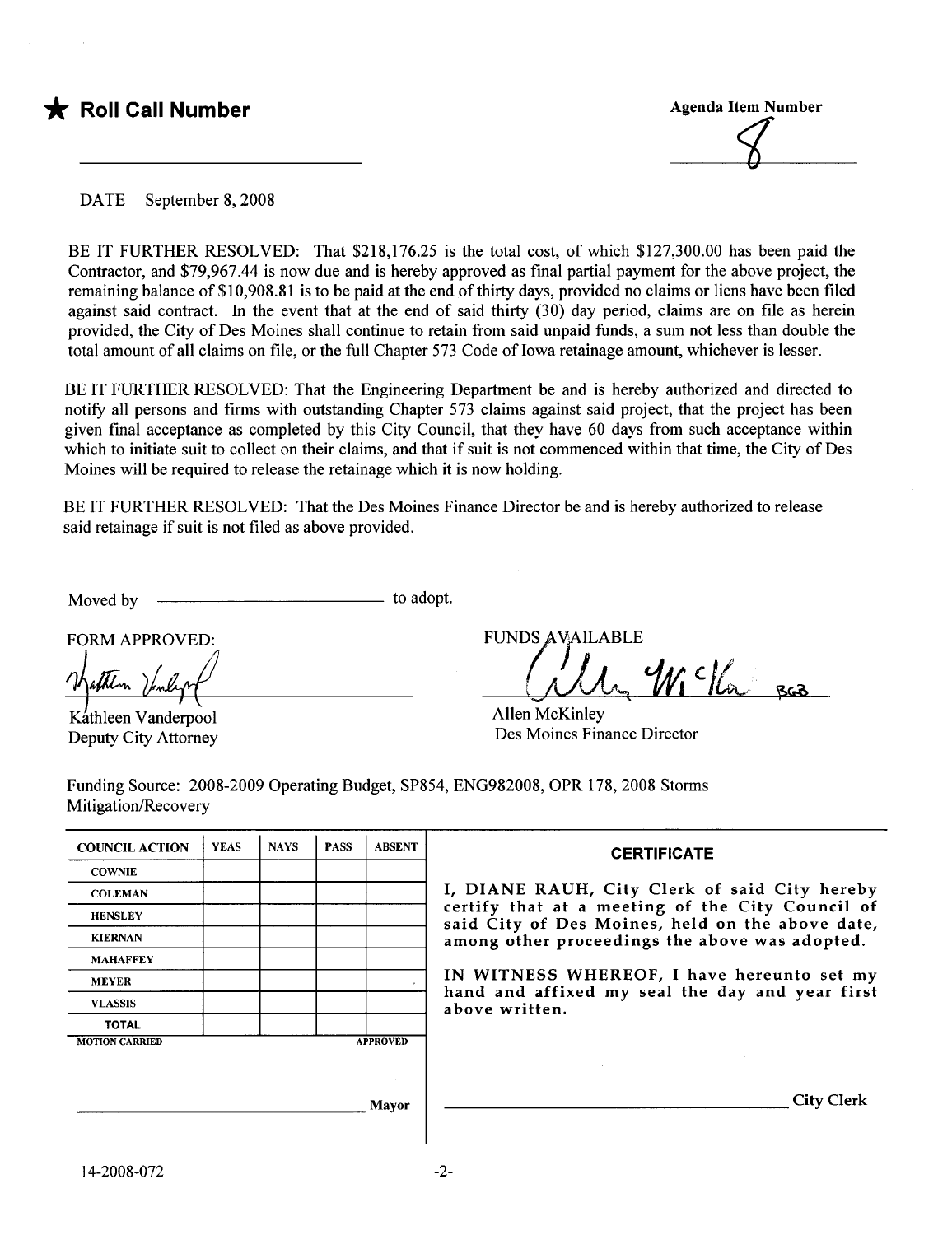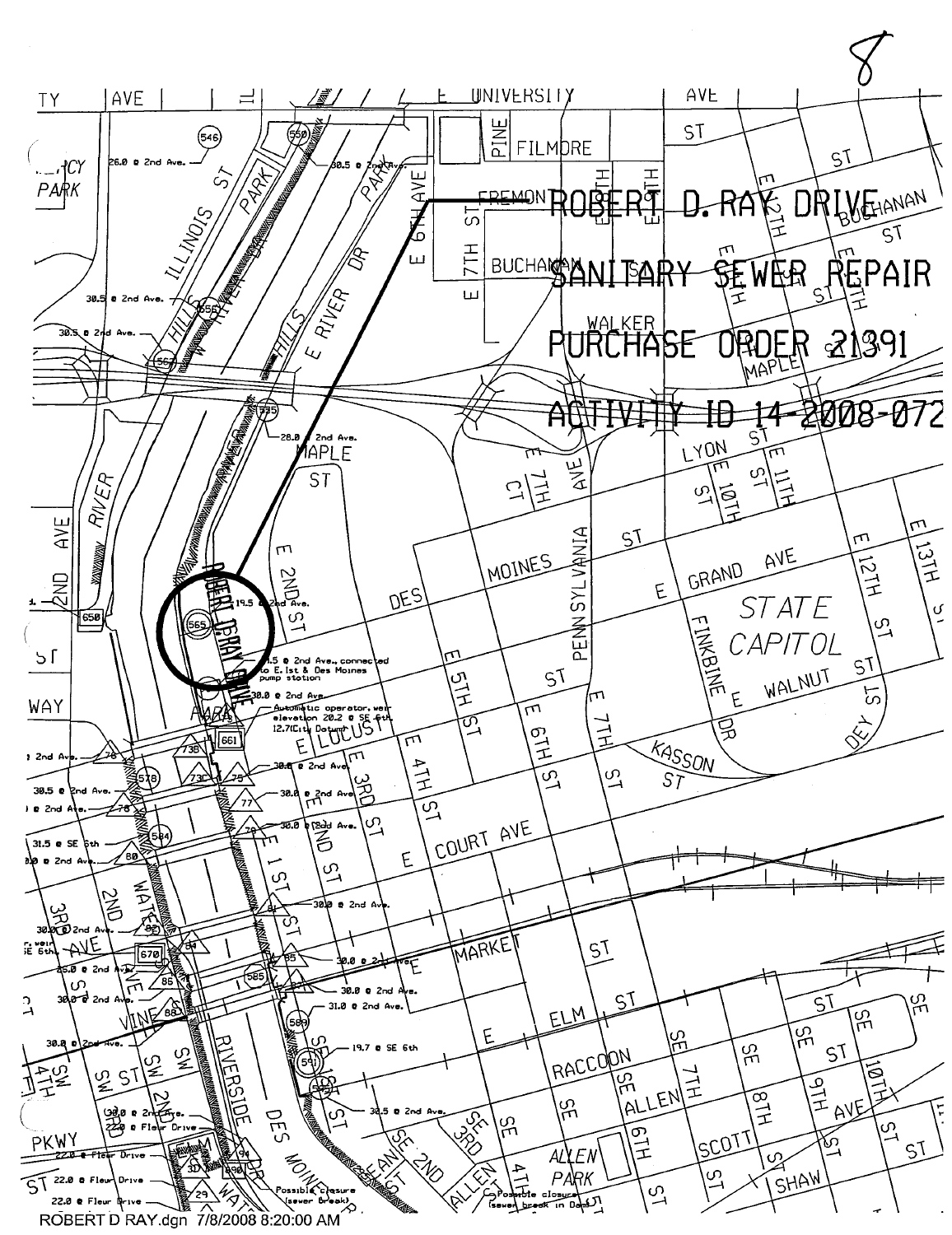September 8, 2008

 $\bigotimes$ 

### CERTIFICATION OF COMPLETION

#### AGENDA HEADING:

Approving Change Order No.1 to Purchase Order No. 21391 for an additional \$84,176.25, accepting completed construction, and approving final payment for Robert D. Ray Drive Sanitary Sewer Repair, Van Hauen & Associates

#### SYNOPSIS:

Approve the Jurisdictional Engineer's Certification of Completion, accept construction of said improvement, and authorize final payment to the contractor.

#### **FISCAL IMPACT:**

Amount: \$218,176.25 As-Built Purchase Order Cost

Funding Source: 2008-2009 Operating Budget, SP854, ENG982008, OPR 178, 2008 Storms Mitigation/Recovery

#### CERTIFICATION OF COMPLETION:

On July 14,2008, under Roll Call 08-1273, the City Council made a finding that the emergency repairs were necessary in accordance with Subsection 384.103(2) of the Code of Iowa and approved Purchase Order No. 21391 which was issued to Van Hauen & Associates, Mark Van Hauen, CEO/Vice President, 13185 Pineview Drive, Clive, IA 50325 in the amount of \$134,000.00 for the Robert D. Ray Drive Sanitary Sewer Repair: Activity ID 14-2008-072. This work included the emergency spot repair of the 48" brick sanitary sewer and street repair. The 48" brick sanitary sewer has failed under Robert D. Ray Drive approximately 500 feet north of the Armory resulting in a sinkhole that has caused a portion of the street to collapse into the sinkhole. The contractor will be required to dewater the work area before commencing the sanitary sewer repair, and supply by-pass pumping of the sanitary sewer flow until the repair is completed.

During the construction of the repair Van Hauen & Associates discovered that the 48" brick sanitary sewer was full of dirt and debris downstream of the location of the repair, which needed to be removed; however the cleaning was not included in the original repair. Since this was an emergency repair, I authorized Van Hauen & Associates to clean the 48" sanitary sewer and continue the 24-hour-per-day by-pass pumping of the sanitary sewer flow until the cleaning operation of the obstructed section of the sanitary sewer was completed.



ENGINEERING DEPARTMENT CITY HALL 400 ROBERT D. RAY DRIVE DES MOINES, IOWA 50309-1891 (515) 283-4920 FAX (515) 283-4112

> ALL-AMERICA CITY 1949, 1976, 1981 2003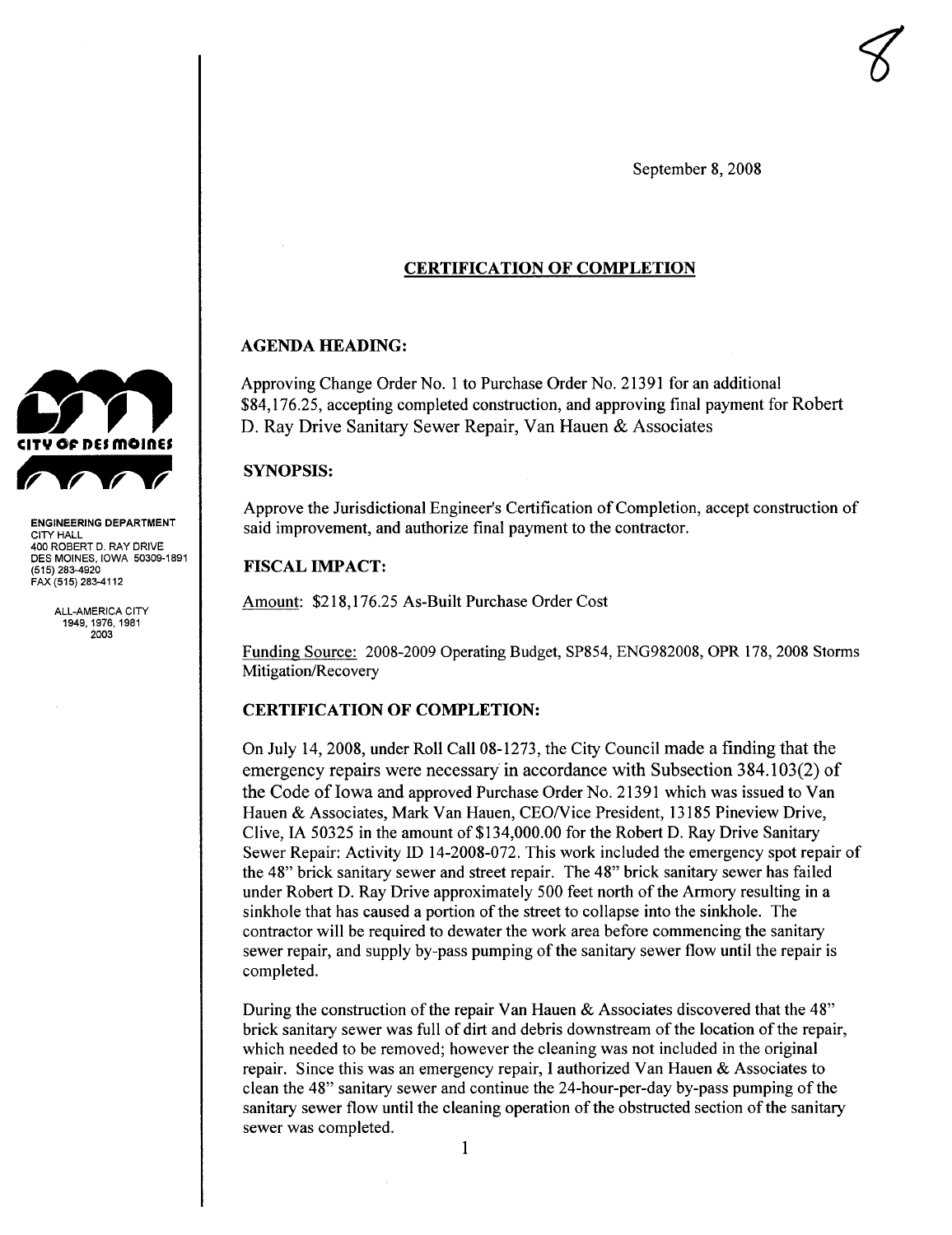Van Hauen & Associates has submitted an invoice requesting the adjustment of the Purchase Order No. 21391 including the following:

- . An additional \$ 17,407.90 for the 24-hour-per-day by-pass pumping operations and plus \$53,078.35 for sewer cleaning operations by Hydro Klean, 333 N.W. 49th Place, Des Moines, lA, for an additional \$70,486.25.
- . An additional \$17,900.00 for additional pavement removal and replacement, along with \$2,790.00 for sidewalk removal and replacement for an additional \$20,690.00, which was required due to the size of the excavation necessary to make the repairs.
- . A deduct of \$7,000.00 for 50 L.F. of 48" Sanitary Sewer Repair included in the purchase order that was not used during the repair.

The above three items total an additional \$84,176.25.

I recommend that the City Council approve an additional \$84,176.25 for the above described revisions, and direct the Procurement Administrator to issue Change Order No. 1 to Purchase Order No. 21391 in the amount of \$84, 176.25.

I hereby certify that the construction of said the Robert D. Ray Drive Sanitary Sewer Repair, Activity ID 14-2008-072, has been completed in substantial compliance with the terms of said purchase order, and I hereby recommend that the work be accepted.

I further certify that \$218,176.25 is the total cost of said improvement, of which \$127,300.00 has been paid the Contractor, and \$79,967.44 is now due and is hereby approved as final partial payment for the above project, the remaining balance of \$10,908.81 is to be paid at the end of thirty days, provided no claims or liens have been filed against said contract. In the event that at the end of said thirty  $(30)$  day period, claims are on fie as herein provided, the City of Des Moines shall continue to retain from said unpaid funds, a sum not less than double the total amount of all claims on fie, or the full Chapter 573 Code of Iowa retainage amount, whichever is lesser.

 $\mathscr{L}\mathscr{E}_{\mathscr{D}}$ 

Jeb E. Brewer, P.E. Des Moines City Engineer